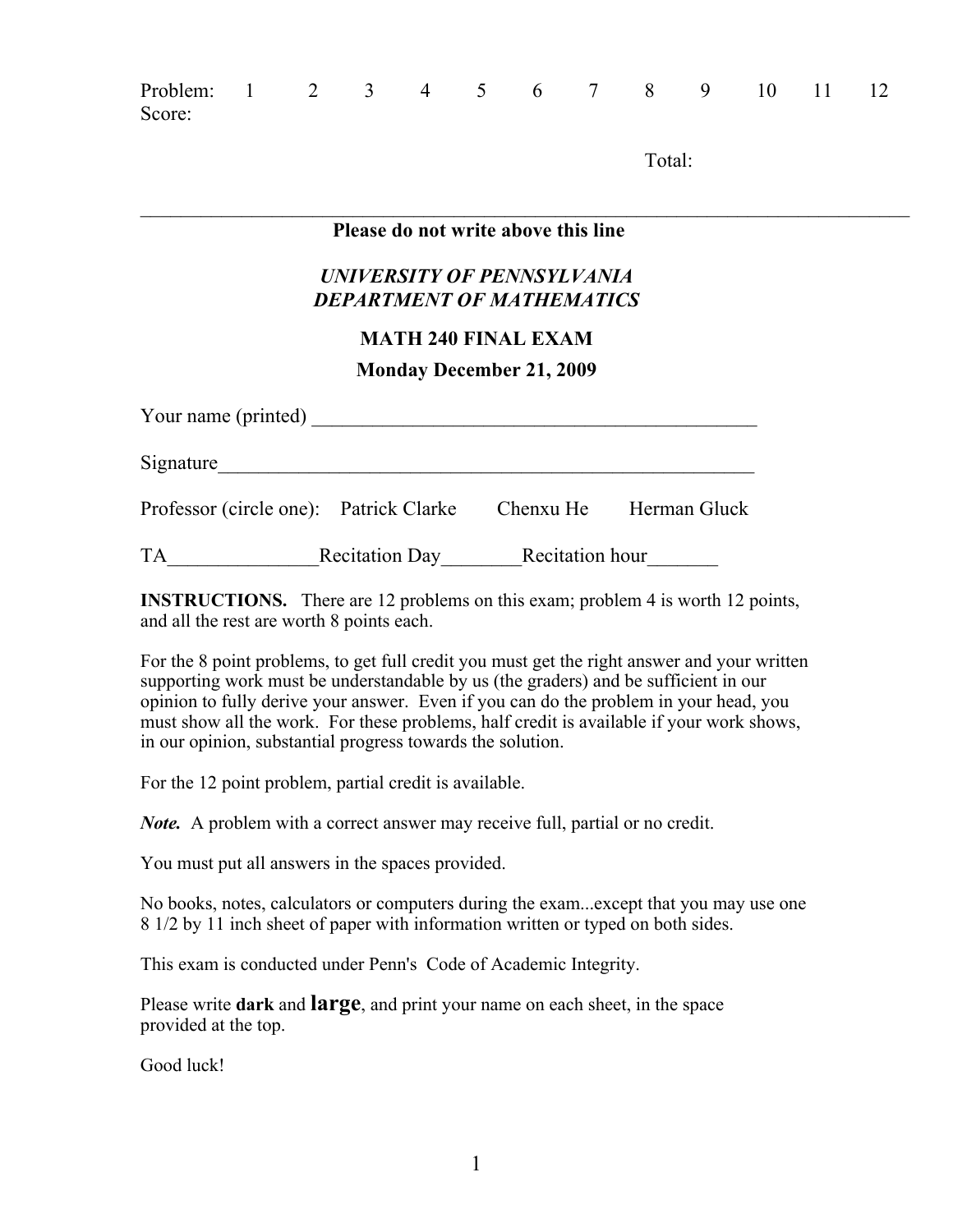**Problem 1.** Solve the system of equations

$$
x + y + 2z = 7 \n x + 2y + 3z = 9 \n x + 2y + 4z = 10
$$

**Answer.** x = \_\_\_\_\_\_\_\_\_\_ , y = \_\_\_\_\_\_\_\_\_\_ , z = \_\_\_\_\_\_\_\_\_\_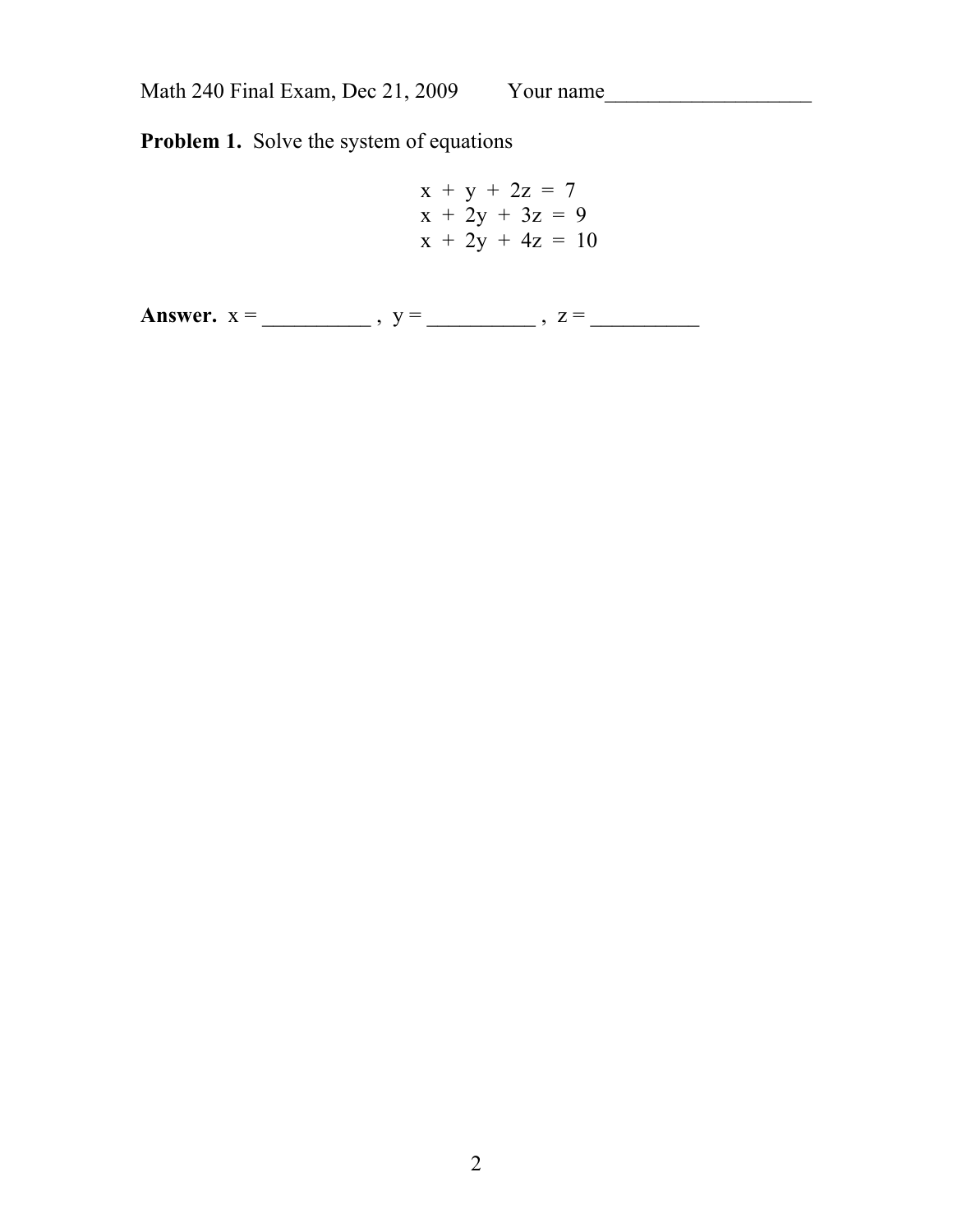**Problem 2.** Calculate the trace of  $A^{-1}$ , where  $A =$ 

| $\mathbf{1}$   |              | $\overline{1}$ |
|----------------|--------------|----------------|
| $\overline{2}$ | $\mathbf{1}$ | $\mathfrak{Z}$ |
| $\overline{0}$ | 2            | 1.             |

**Answer.** Trace of  $A^{-1} =$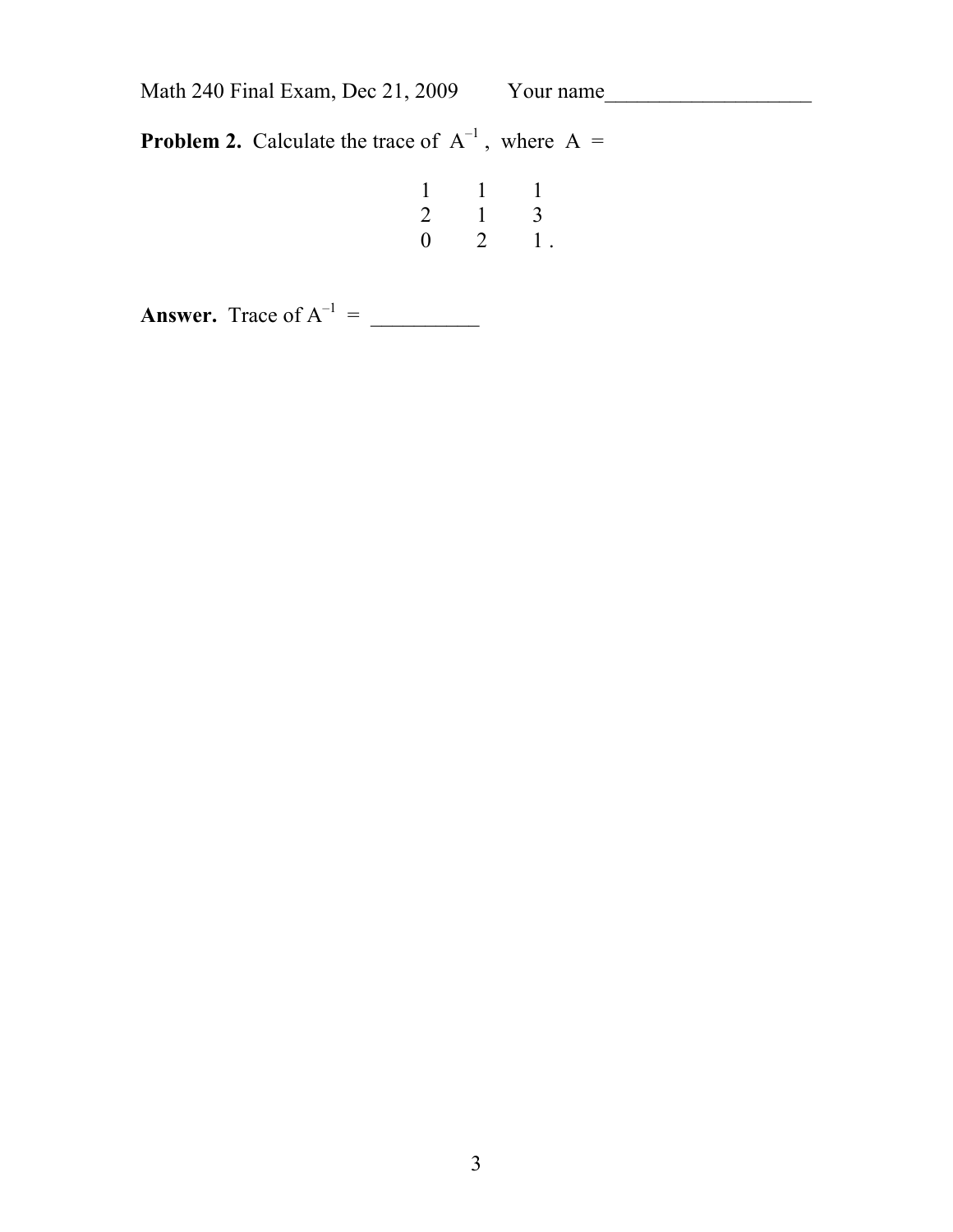**Problem 3.** Find a  $2 \times 2$  matrix A with eigenvalues 1 and 2 and corresponding eigenvectors  $(3, 1)$  and  $(2, 1)$ .

**Answer.**  $A =$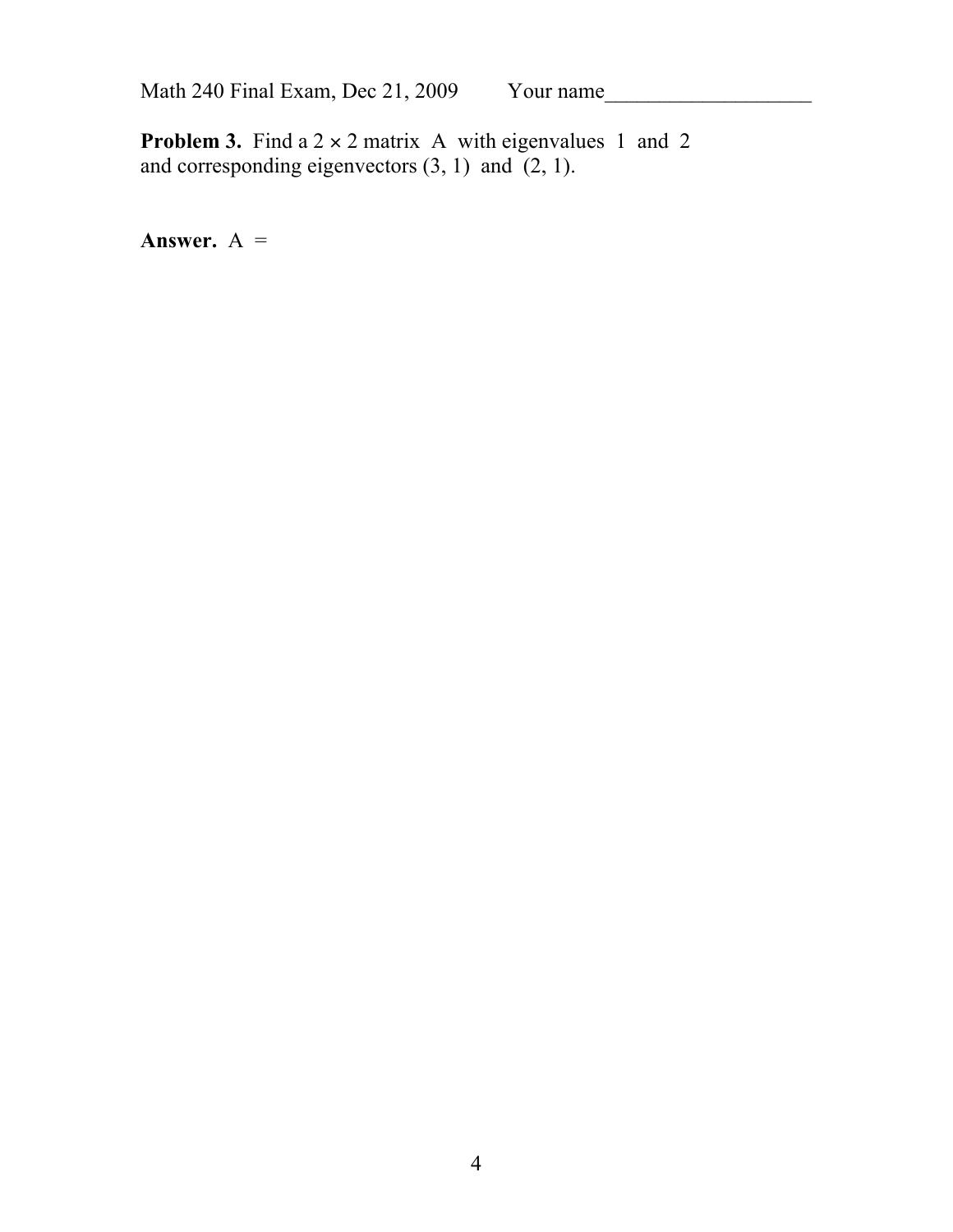**Problem 4.** Diagonalize the matrix  $A =$ 

$$
\begin{array}{cc} 4 & -3 \\ 1 & 0 \end{array}
$$

That is, find matrices P and D such that  $A = P D P^{-1}$ , where D is diagonal.

You must put the following answers in the designated spaces:

(1) Eigenvalues of A in increasing order:  $\frac{1}{\sqrt{1-\frac{1}{n}}}\$  and  $\frac{1}{\sqrt{1-\frac{1}{n}}}\$ 

(2) Eigenvectors of A in corresponding order:  $\_\_\_\_\_\_$  and  $\_\_\_\_\_\_$ 

(3) Diagonal matrix  $D =$ 

 $(4)$  Matrix P =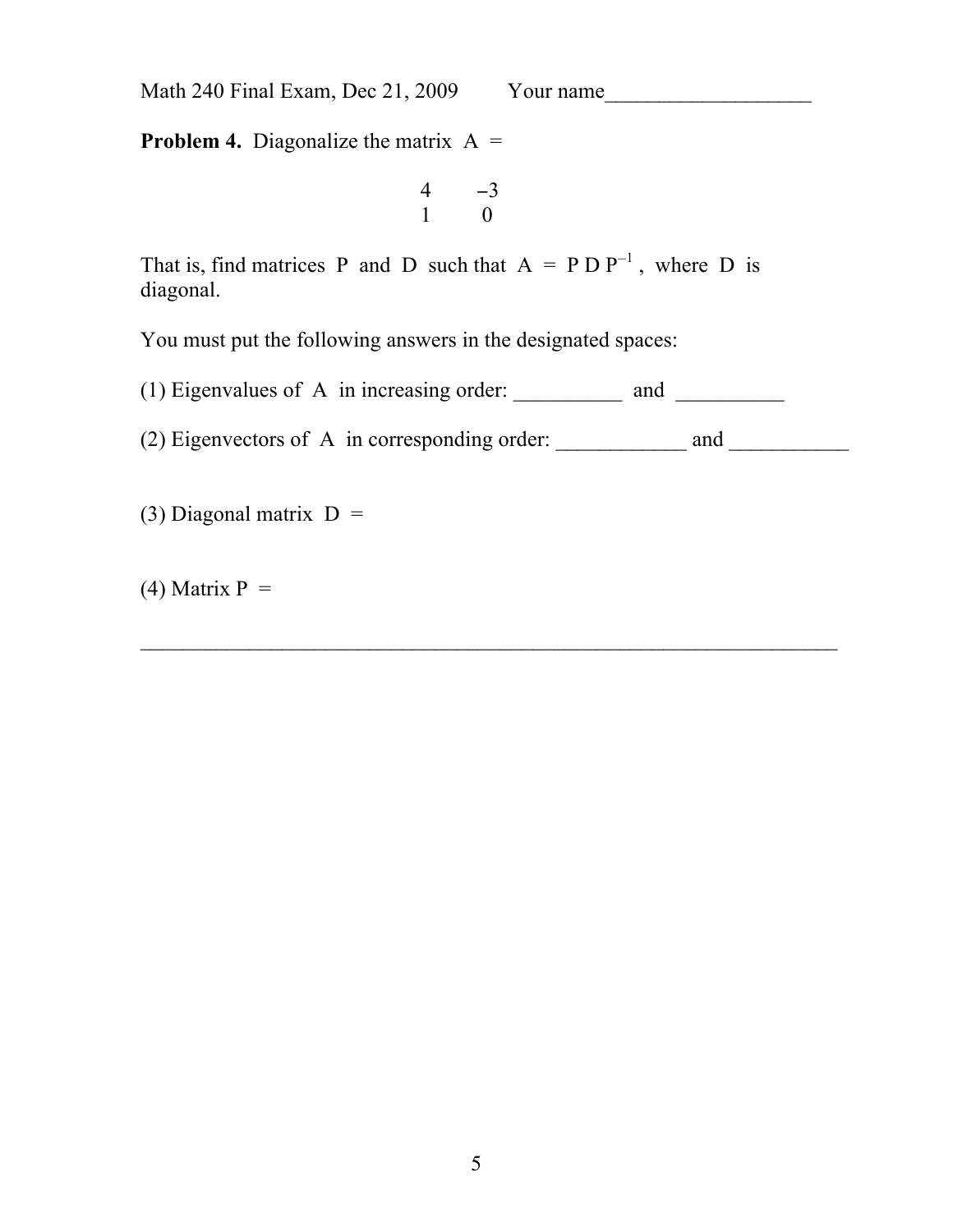**Extra page for Problem 4.**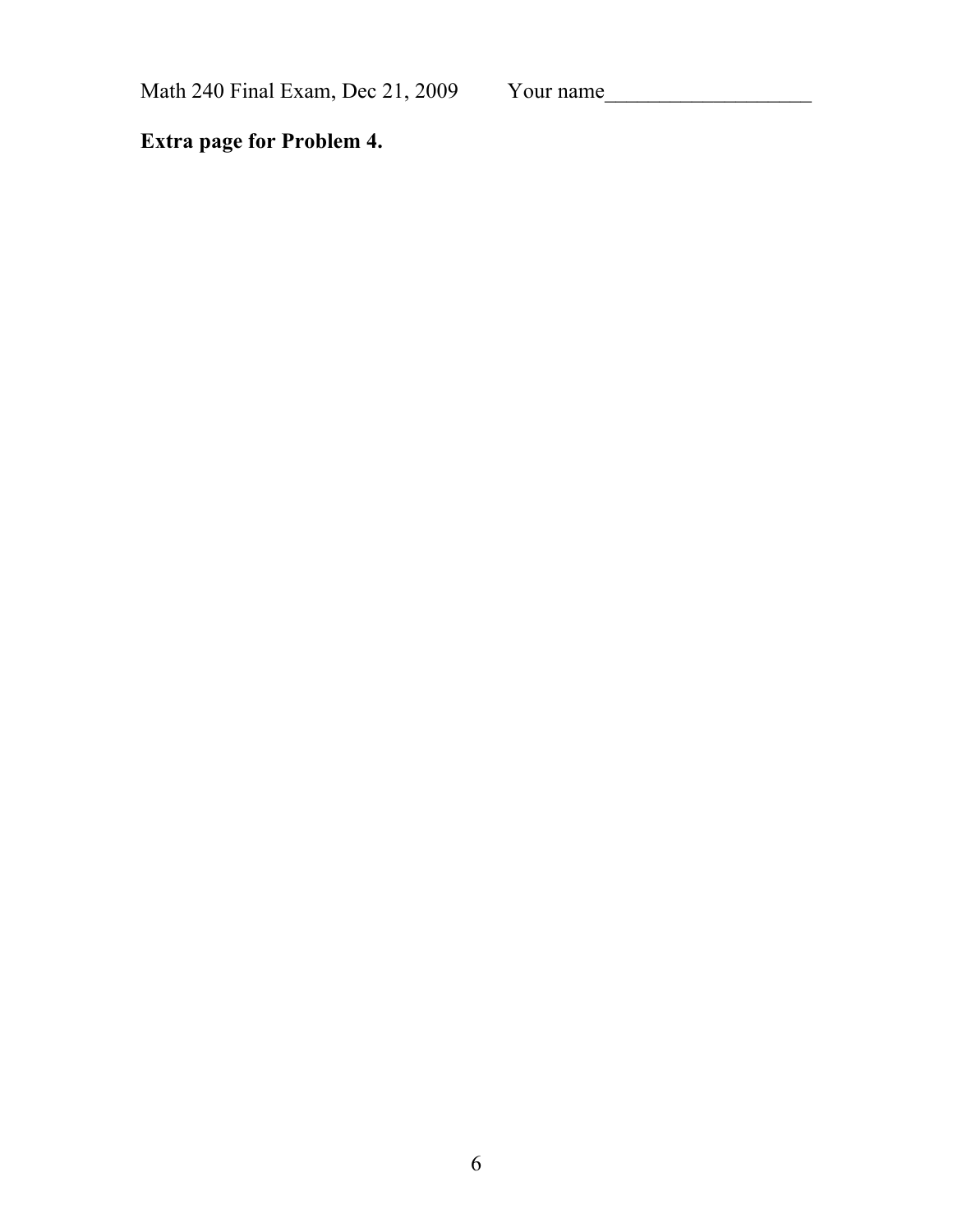**Problem 5.** Find the general solution of the differential equation

$$
d^4y/dx^4 + 4 d^3y/dx^3 + 4 d^2y/dx^2 = 0.
$$

**Answer.**  $y(x) =$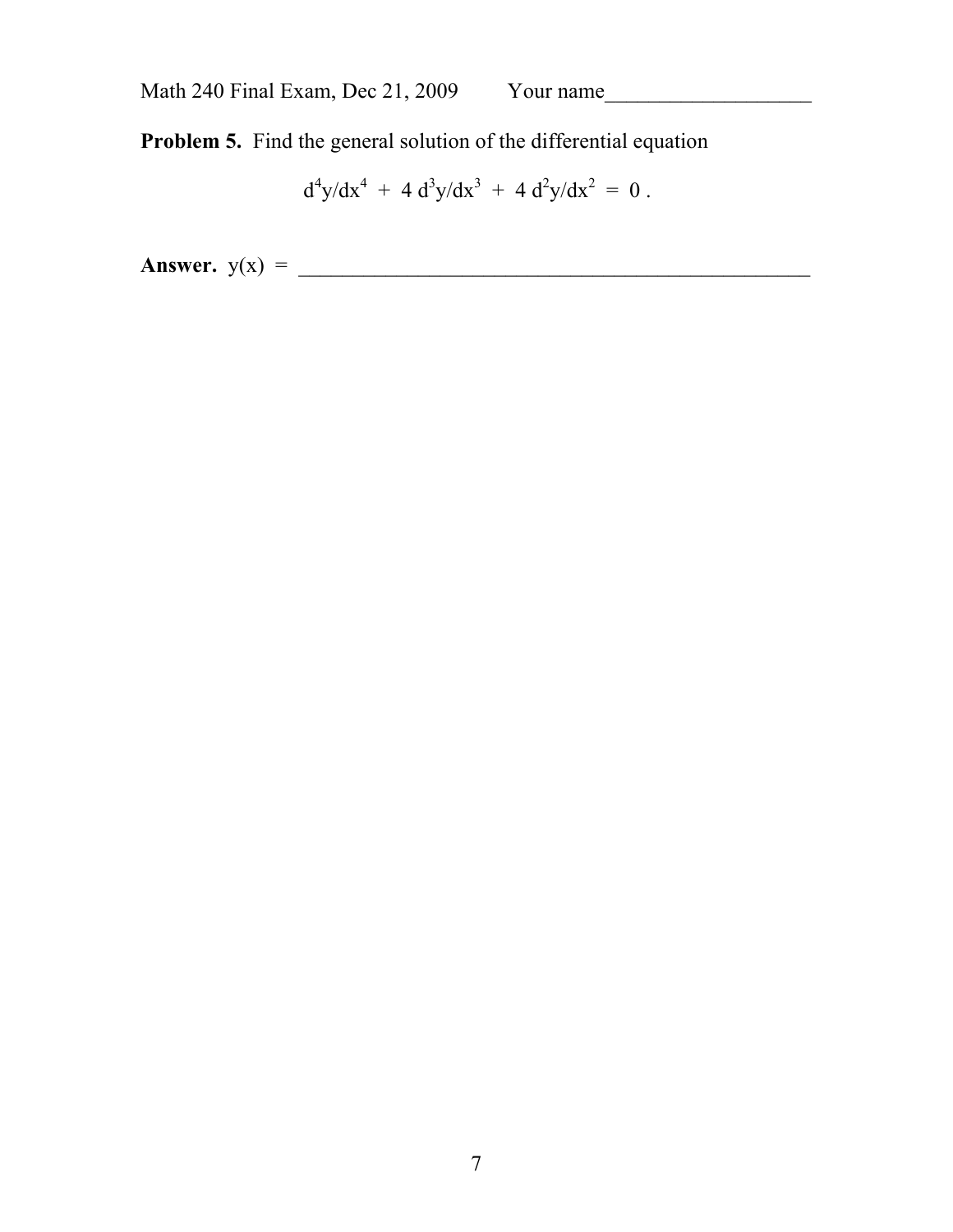**Problem 6.** Find the function  $y(x)$  which satisfies the differential equation

 x  $2 y'' - 5x y' + 8 y = 0$ 

and the initial conditions  $y(2) = 32$  and  $y'(2) = 0$ .

**Answer.** y(x) = \_\_\_\_\_\_\_\_\_\_\_\_\_\_\_\_\_\_\_\_\_\_\_\_\_\_\_\_\_\_\_\_\_\_\_\_\_\_\_\_\_\_\_\_\_\_\_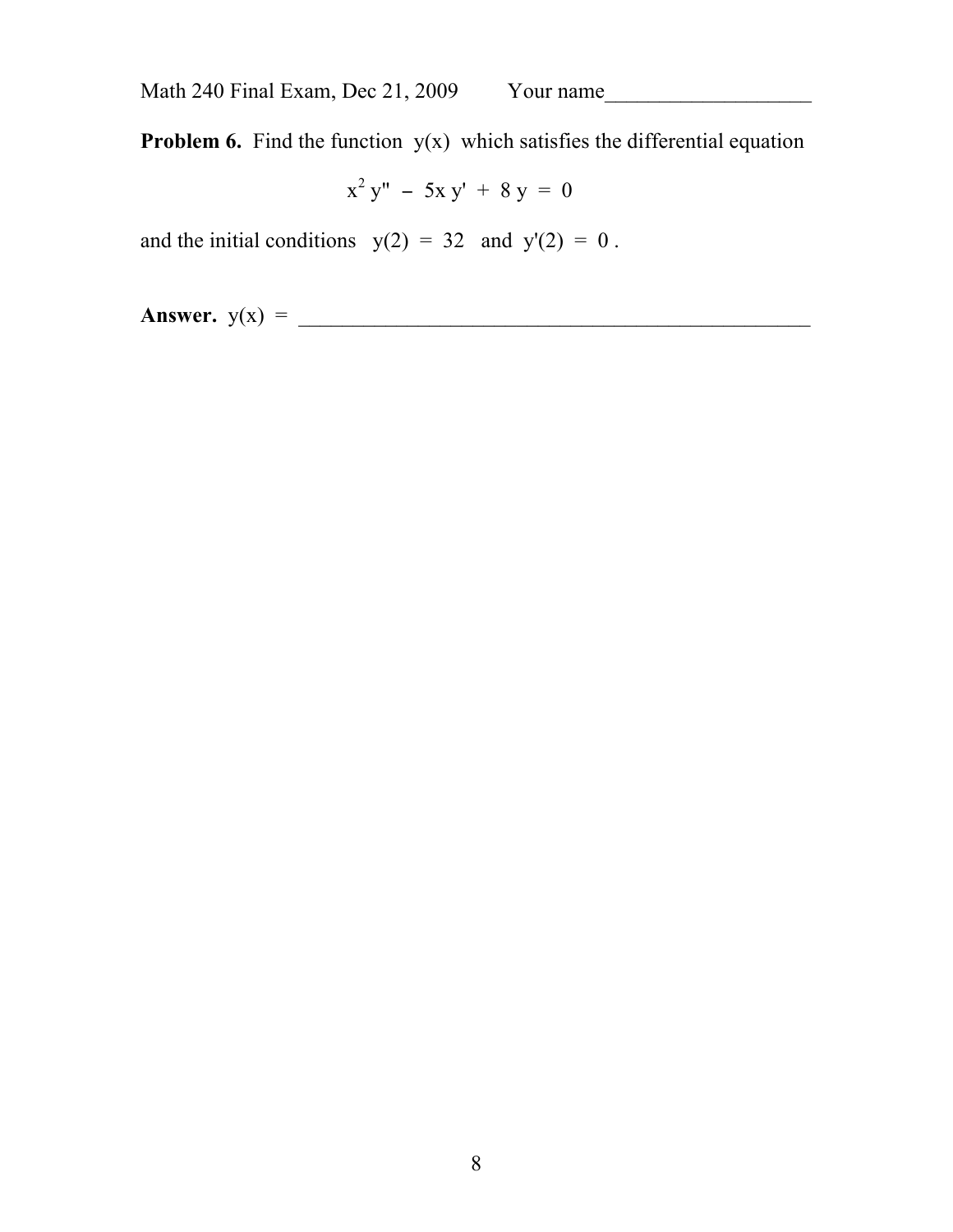**Problem 7**. The differential equation

$$
(x^2 + 1) y'' + x y' + y = 0
$$

has solutions in the form of power series

$$
y = c_0 + c_1 x + c_2 x^2 + \ldots + c_n x^n + \ldots
$$

Find the recursion formula for the coefficients.

**Answer.** Recursion formula is \_\_\_\_\_\_\_\_\_\_\_\_\_\_\_\_\_\_\_\_\_\_\_\_\_\_\_\_\_\_\_\_\_\_\_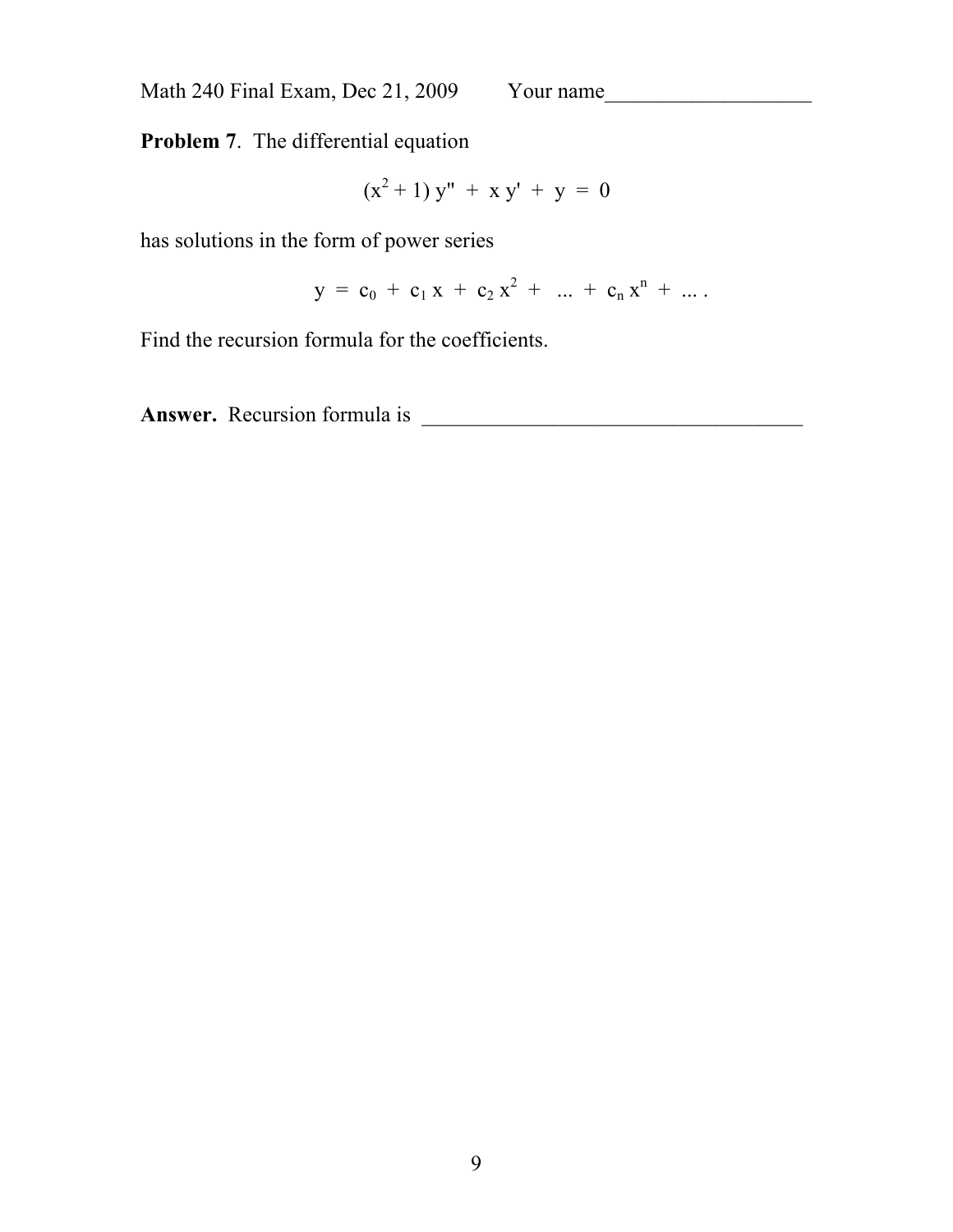**Problem 8.** The differential equation

$$
3xy'' + y' - y = 0
$$

has solutions of the form

$$
y = x^{r} (c_0 + c_1 x + c_2 x^{2} + ... + c_n x^{n} + ...).
$$

Find the two possible values of r.

**Answer.** r = \_\_\_\_\_\_\_\_\_\_ and \_\_\_\_\_\_\_\_\_\_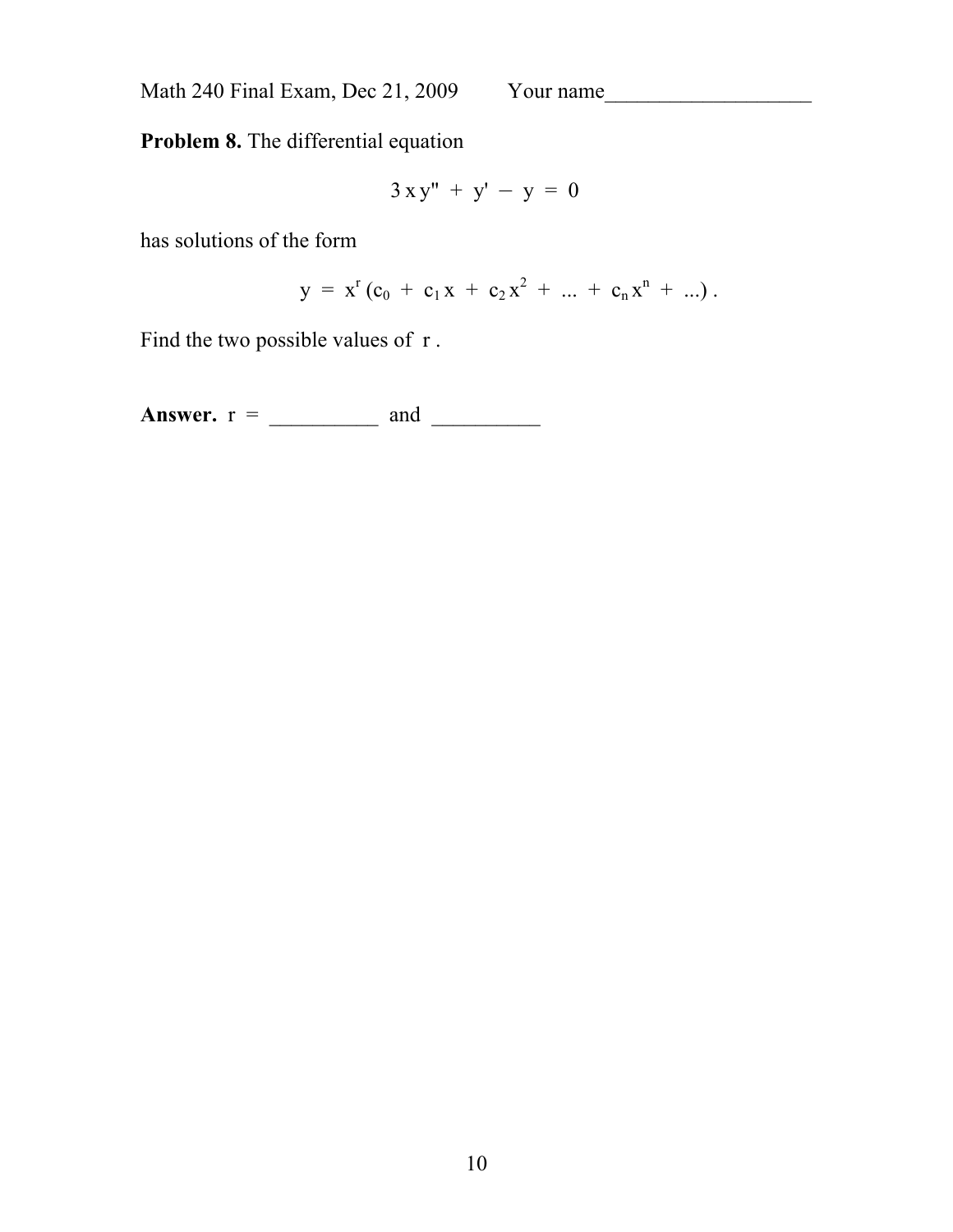**Problem 9.** Consider the vector field

$$
V = (x i + y j + z k) / (x2 + y2 + z2).
$$

Compute the outward flux of V through the boundary of the region R between the spheres of radius a and b  $(a < b)$  centered at the origin.

**Answer.** Outward flux of V = \_\_\_\_\_\_\_\_\_\_\_\_\_\_\_\_\_\_\_\_\_\_\_\_\_\_\_\_\_\_\_\_\_\_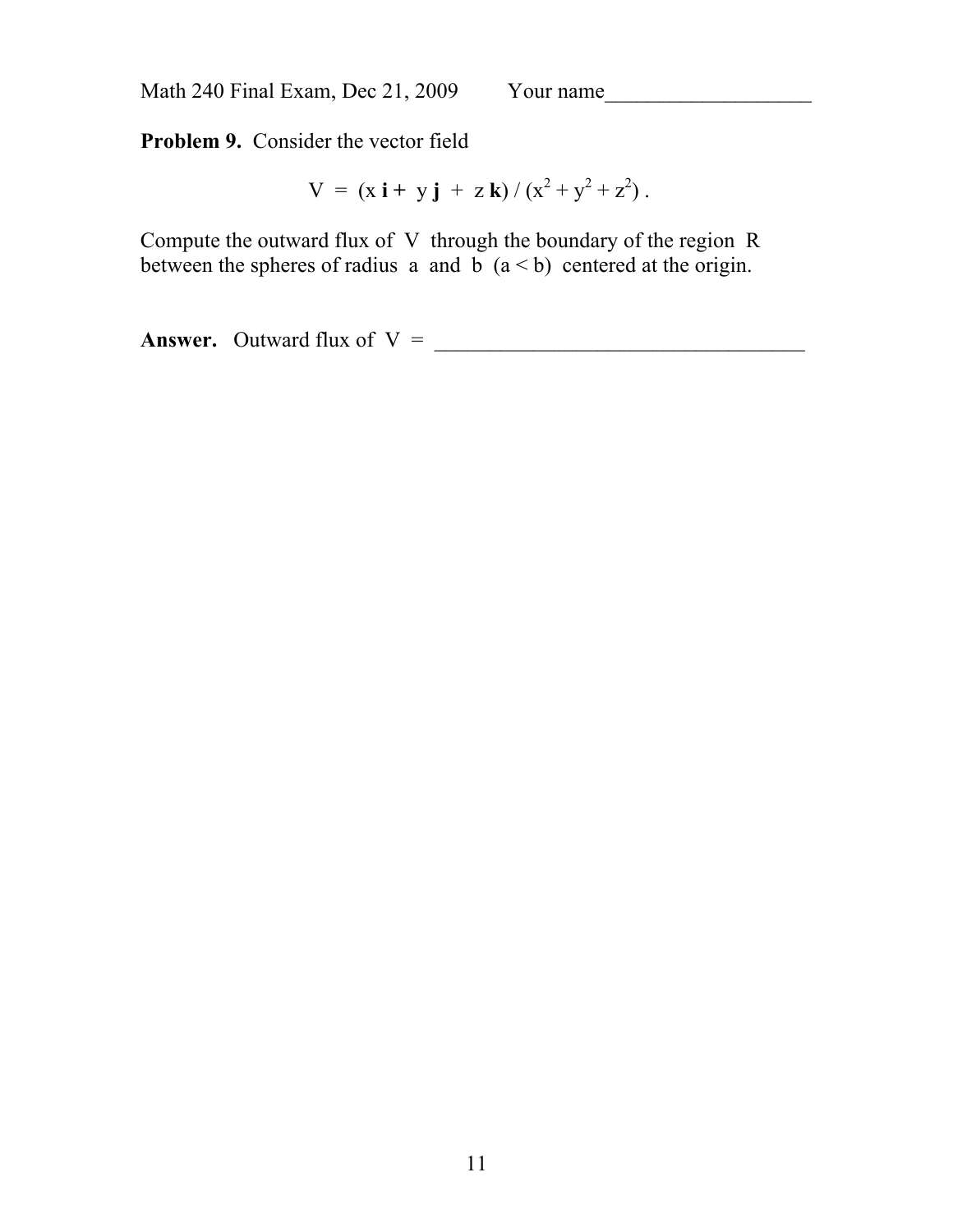**Problem 10.** Consider the vector field

 $V = (\cos z + y \cos x) i + (\sin x) j + w(x, y, z) k$ ,

and suppose that the line integral of V along any path in 3-space depends only on the endpoints of the path.

Find all functions  $w(x, y, z)$  which make this possible.

**Answer.** w(x, y, z) = \_\_\_\_\_\_\_\_\_\_\_\_\_\_\_\_\_\_\_\_\_\_\_\_\_\_\_\_\_\_\_\_\_\_\_\_\_\_\_\_\_\_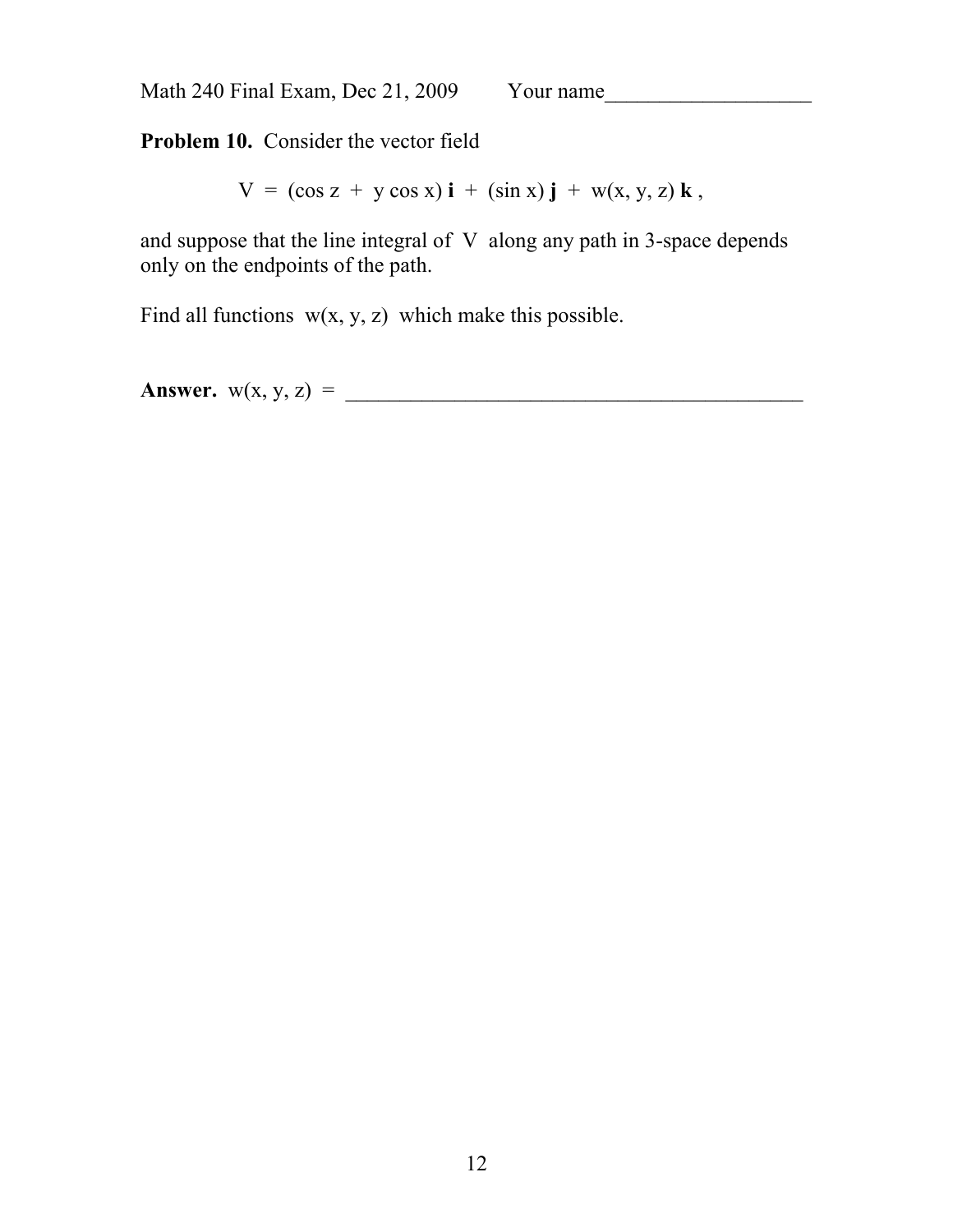**Problem 11.** Let C be the ellipse in the xy-plane given by the equation

$$
x^2/4 + y^2/16 = 1
$$

oriented counterclockwise. Find the value of the integral  $\int_C y dx - x dy$ .

**Answer.** ∫C y dx − x dy = \_\_\_\_\_\_\_\_\_\_\_\_\_\_\_\_\_\_\_\_\_\_\_\_\_\_\_\_\_\_